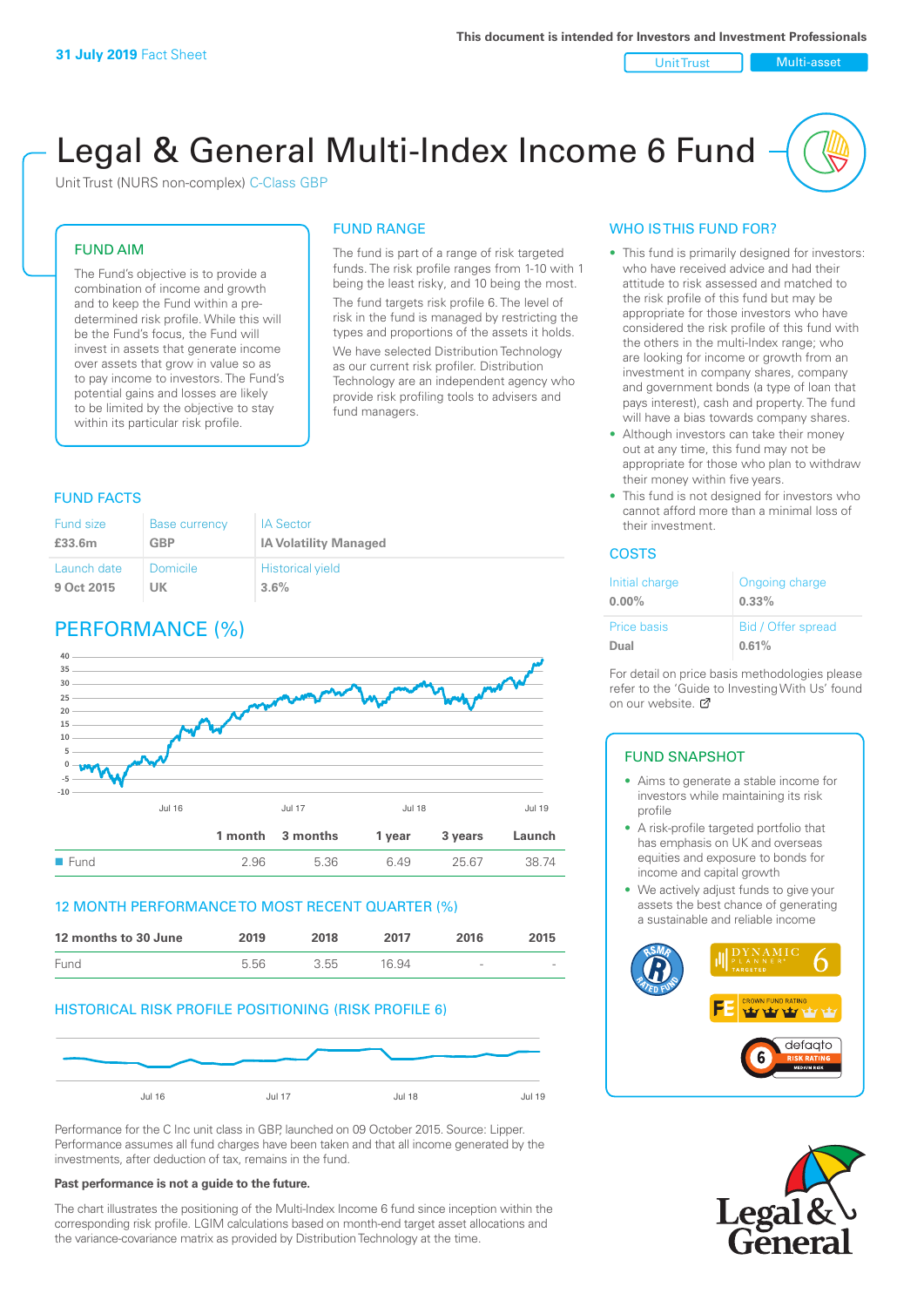## Legal & General Multi-Index Income 6 Fund

Unit Trust (NURS non-complex) C-Class GBP

### PORTFOLIO BREAKDOWN

All data source LGIM unless otherwise stated. Totals may not sum due to rounding.





#### FUND MANAGERS

The fund managers have responsibility for managing the multi-index fund range. They are part of the Multi-Asset Funds (MAF) team in LGIM. This team focuses on designing and managing multi-asset funds that are tailored to match the specific objectives of various client types. The team sits within a wider Asset Allocation team which combines both depth of experience with a broad range of expertise from different fields, including fund management, investment consulting and risk management roles.

## TOP 10 HOLDINGS (%)

| <b>L&amp;G UK Index Trust</b>                                    | 11.5 |
|------------------------------------------------------------------|------|
| iShares UK Dividend UCITS ETF                                    | 9.6  |
| L&G Emerging Markets Government Bond (US\$) Index Fund           | 7.8  |
| L&G Emerging Markets Government Bond (Local Currency) Index Fund | 7.8  |
| <b>L&amp;G US Index Trust</b>                                    | 6.6  |
| L&G High Income Trust                                            | 5.9  |
| L&G Global Emerging Markets Index Fund                           | 5.3  |
| <b>L&amp;G Pacific Index Trust</b>                               | 4.9  |
| L&G European Index Trust                                         | 4.7  |
| iShares Euro Dividend UCITS ETF                                  | 4.0  |